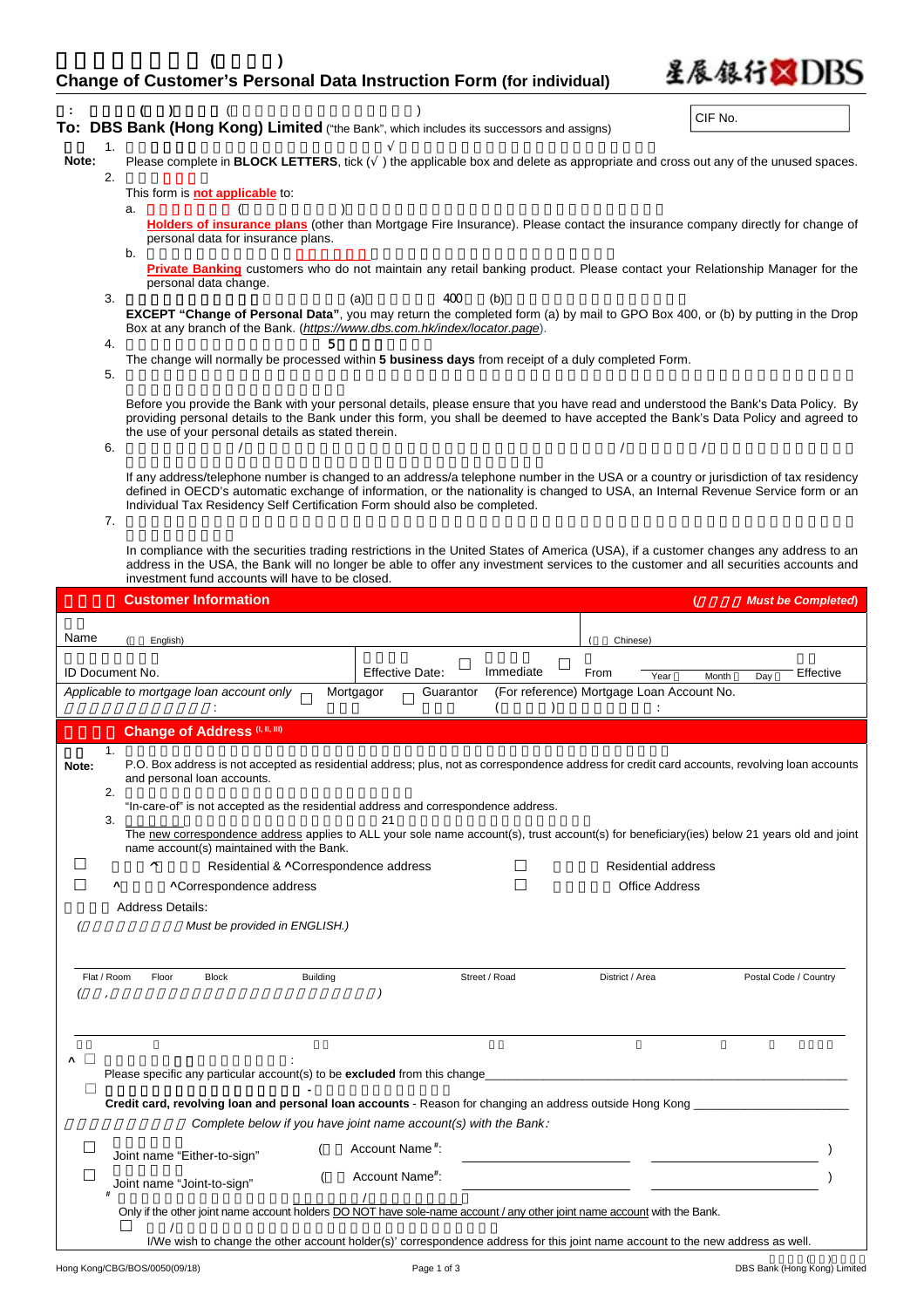|                              |                                                                                                                                                               | Change of Contact Information (V, VI)                                                                             |                                          |                                                                                                                                                                                                                                |                                                                                                                                                                                                                                                                                                              |  |  |  |  |
|------------------------------|---------------------------------------------------------------------------------------------------------------------------------------------------------------|-------------------------------------------------------------------------------------------------------------------|------------------------------------------|--------------------------------------------------------------------------------------------------------------------------------------------------------------------------------------------------------------------------------|--------------------------------------------------------------------------------------------------------------------------------------------------------------------------------------------------------------------------------------------------------------------------------------------------------------|--|--|--|--|
|                              | $J$ $I$                                                                                                                                                       |                                                                                                                   |                                          |                                                                                                                                                                                                                                |                                                                                                                                                                                                                                                                                                              |  |  |  |  |
| <b>Contact Phone Numbers</b> |                                                                                                                                                               | [For overseas phone number, please add country code and area code (if any) in front of the number.]               |                                          |                                                                                                                                                                                                                                |                                                                                                                                                                                                                                                                                                              |  |  |  |  |
|                              |                                                                                                                                                               | Existing phone no.<br>recorded with the Bank                                                                      | Delete existing recorded<br>phone no.    | <b>Amend To</b>                                                                                                                                                                                                                | Add                                                                                                                                                                                                                                                                                                          |  |  |  |  |
|                              | Home Tel.                                                                                                                                                     |                                                                                                                   | $\Box$                                   |                                                                                                                                                                                                                                |                                                                                                                                                                                                                                                                                                              |  |  |  |  |
|                              | <b>Mobile Phone**</b>                                                                                                                                         |                                                                                                                   | П                                        | $\lambda$                                                                                                                                                                                                                      | $\lambda$<br>Receive OTP<br>□                                                                                                                                                                                                                                                                                |  |  |  |  |
|                              | Office Tel.                                                                                                                                                   |                                                                                                                   | П                                        |                                                                                                                                                                                                                                |                                                                                                                                                                                                                                                                                                              |  |  |  |  |
|                              | Fax No.                                                                                                                                                       |                                                                                                                   | П                                        | $\overline{ }$<br>$\lambda$                                                                                                                                                                                                    |                                                                                                                                                                                                                                                                                                              |  |  |  |  |
| □                            | □<br>Email Address**                                                                                                                                          | ш<br><b>Delete</b><br>Amend                                                                                       | $\Box$<br>Add                            |                                                                                                                                                                                                                                | Applicable to "Add":                                                                                                                                                                                                                                                                                         |  |  |  |  |
| ** $1$ .                     |                                                                                                                                                               |                                                                                                                   |                                          |                                                                                                                                                                                                                                | Receive eStatement/eAdvice                                                                                                                                                                                                                                                                                   |  |  |  |  |
|                              | iBanking<br>You must use your own exclusive mobile number or email address to receive SMS / notifications, including but not limited to the One Time Password |                                                                                                                   |                                          |                                                                                                                                                                                                                                |                                                                                                                                                                                                                                                                                                              |  |  |  |  |
|                              |                                                                                                                                                               |                                                                                                                   |                                          | (OTP) for DBS iBanking and credit card transactions, Securities Order Confirmation Alert, eStatement and eAdvice.                                                                                                              |                                                                                                                                                                                                                                                                                                              |  |  |  |  |
| 2.                           |                                                                                                                                                               |                                                                                                                   |                                          |                                                                                                                                                                                                                                | The provided mobile number or email address will supersede any mobile number or email address previously registered with the Bank for receiving                                                                                                                                                              |  |  |  |  |
| 3.                           | SMS / notifications.                                                                                                                                          |                                                                                                                   |                                          | $\geq$                                                                                                                                                                                                                         |                                                                                                                                                                                                                                                                                                              |  |  |  |  |
|                              |                                                                                                                                                               |                                                                                                                   |                                          |                                                                                                                                                                                                                                | If your existing mobile number or email address are registered for FPS Addressing Service, please unregister via Transfers > Transfer Settings                                                                                                                                                               |  |  |  |  |
|                              |                                                                                                                                                               |                                                                                                                   |                                          | before you update them. You can register with the new mobile number or email address once they become effective.                                                                                                               |                                                                                                                                                                                                                                                                                                              |  |  |  |  |
|                              |                                                                                                                                                               | <b>Change of Employment Details</b>                                                                               |                                          |                                                                                                                                                                                                                                |                                                                                                                                                                                                                                                                                                              |  |  |  |  |
| Ш<br>□                       | Self-employed $\Box$<br>$\Box$<br>Retired                                                                                                                     | Contract-Full Time                                                                                                | Permanent Employed-Full Time □<br>$\Box$ | Permanent Employed-Part Time<br><b>Contract-Part Time</b>                                                                                                                                                                      | <b>Bank Use Only (codes)</b>                                                                                                                                                                                                                                                                                 |  |  |  |  |
| $\Box$                       | Not Currently Employed                                                                                                                                        | $\Box$                                                                                                            |                                          |                                                                                                                                                                                                                                |                                                                                                                                                                                                                                                                                                              |  |  |  |  |
|                              | Occupation: <b>Discuss</b> Housewife                                                                                                                          | $\Box$                                                                                                            | Student $\Box$                           | Others and the contract of the contract of the contract of the contract of the contract of the contract of the contract of the contract of the contract of the contract of the contract of the contract of the contract of the |                                                                                                                                                                                                                                                                                                              |  |  |  |  |
|                              |                                                                                                                                                               |                                                                                                                   |                                          |                                                                                                                                                                                                                                |                                                                                                                                                                                                                                                                                                              |  |  |  |  |
|                              |                                                                                                                                                               |                                                                                                                   |                                          |                                                                                                                                                                                                                                |                                                                                                                                                                                                                                                                                                              |  |  |  |  |
| $^\copyright$                |                                                                                                                                                               |                                                                                                                   |                                          |                                                                                                                                                                                                                                |                                                                                                                                                                                                                                                                                                              |  |  |  |  |
|                              |                                                                                                                                                               |                                                                                                                   |                                          |                                                                                                                                                                                                                                | If you maintain any Investment Account / WMA / TPC and your employer is a licensed corporation or registered institution as defined under the Securities                                                                                                                                                     |  |  |  |  |
|                              |                                                                                                                                                               |                                                                                                                   |                                          | and Futures Ordinance, a consent letter from your employer is required before you can continue to enjoy our investment services.                                                                                               |                                                                                                                                                                                                                                                                                                              |  |  |  |  |
|                              | <b>Change of Personal Data</b>                                                                                                                                |                                                                                                                   |                                          |                                                                                                                                                                                                                                | (Submit in-person with the original identification document and/or relevant legal documents.)                                                                                                                                                                                                                |  |  |  |  |
|                              | Change my name to                                                                                                                                             |                                                                                                                   |                                          |                                                                                                                                                                                                                                |                                                                                                                                                                                                                                                                                                              |  |  |  |  |
|                              |                                                                                                                                                               |                                                                                                                   |                                          |                                                                                                                                                                                                                                |                                                                                                                                                                                                                                                                                                              |  |  |  |  |
|                              | Change my identification document type and no. to                                                                                                             |                                                                                                                   |                                          | Expiry date (if applicable)                                                                                                                                                                                                    |                                                                                                                                                                                                                                                                                                              |  |  |  |  |
|                              | Change my nationality, etc to                                                                                                                                 |                                                                                                                   |                                          |                                                                                                                                                                                                                                |                                                                                                                                                                                                                                                                                                              |  |  |  |  |
|                              |                                                                                                                                                               |                                                                                                                   |                                          |                                                                                                                                                                                                                                |                                                                                                                                                                                                                                                                                                              |  |  |  |  |
|                              | Change other personal data (pls specify):                                                                                                                     |                                                                                                                   |                                          | Acknowledgement of Use of My/Our Personal Data in Direct Marketing                                                                                                                                                             |                                                                                                                                                                                                                                                                                                              |  |  |  |  |
|                              | $\prime$                                                                                                                                                      |                                                                                                                   |                                          |                                                                                                                                                                                                                                |                                                                                                                                                                                                                                                                                                              |  |  |  |  |
|                              |                                                                                                                                                               |                                                                                                                   |                                          | $\prime$                                                                                                                                                                                                                       |                                                                                                                                                                                                                                                                                                              |  |  |  |  |
|                              |                                                                                                                                                               |                                                                                                                   |                                          |                                                                                                                                                                                                                                | I/We understand that the Bank intends to use my/our personal data in direct marketing and cannot do so without my/our consent. I/We have previously<br>selected whether or not to receive direct marketing contact or information and I/we confirm that there is no change to my/our existing choice and all |  |  |  |  |
|                              |                                                                                                                                                               |                                                                                                                   |                                          |                                                                                                                                                                                                                                | information provided in this instruction form shall be used in accordance with such choice. I/We understand that if I/we wish to change my/our existing                                                                                                                                                      |  |  |  |  |
|                              | Signature (IV)                                                                                                                                                | choice, I/we may do so at any time and without charge by completing an opt-out form and returning it to the Bank. |                                          |                                                                                                                                                                                                                                |                                                                                                                                                                                                                                                                                                              |  |  |  |  |
|                              |                                                                                                                                                               |                                                                                                                   |                                          |                                                                                                                                                                                                                                |                                                                                                                                                                                                                                                                                                              |  |  |  |  |
|                              |                                                                                                                                                               | agree to be bound by the applicable terms and conditions of the Bank.                                             |                                          | Please confirm that your instructions have been clearly, accurately and completely set out in this form before signing it, and complete and                                                                                    |                                                                                                                                                                                                                                                                                                              |  |  |  |  |
|                              |                                                                                                                                                               |                                                                                                                   |                                          |                                                                                                                                                                                                                                |                                                                                                                                                                                                                                                                                                              |  |  |  |  |
|                              |                                                                                                                                                               |                                                                                                                   | section                                  | Applicable to customers selected Joint name "joint-to-sign" in Change of Address                                                                                                                                               |                                                                                                                                                                                                                                                                                                              |  |  |  |  |
|                              |                                                                                                                                                               |                                                                                                                   |                                          |                                                                                                                                                                                                                                |                                                                                                                                                                                                                                                                                                              |  |  |  |  |
|                              |                                                                                                                                                               |                                                                                                                   |                                          |                                                                                                                                                                                                                                |                                                                                                                                                                                                                                                                                                              |  |  |  |  |
|                              | Name of Signatory:                                                                                                                                            |                                                                                                                   |                                          | Name of "Joint-to-sign" Signatory:                                                                                                                                                                                             |                                                                                                                                                                                                                                                                                                              |  |  |  |  |
|                              | Date:                                                                                                                                                         | Please use the signature as filed with the Bank.                                                                  | Date:                                    |                                                                                                                                                                                                                                |                                                                                                                                                                                                                                                                                                              |  |  |  |  |
|                              |                                                                                                                                                               |                                                                                                                   |                                          |                                                                                                                                                                                                                                | For joint account(s) requiring joint-to-sign, ALL concerned parties must sign on the same form.                                                                                                                                                                                                              |  |  |  |  |
|                              |                                                                                                                                                               |                                                                                                                   |                                          | For mortgage loan account of co-borrowers, ALL borrowers must sign.                                                                                                                                                            |                                                                                                                                                                                                                                                                                                              |  |  |  |  |